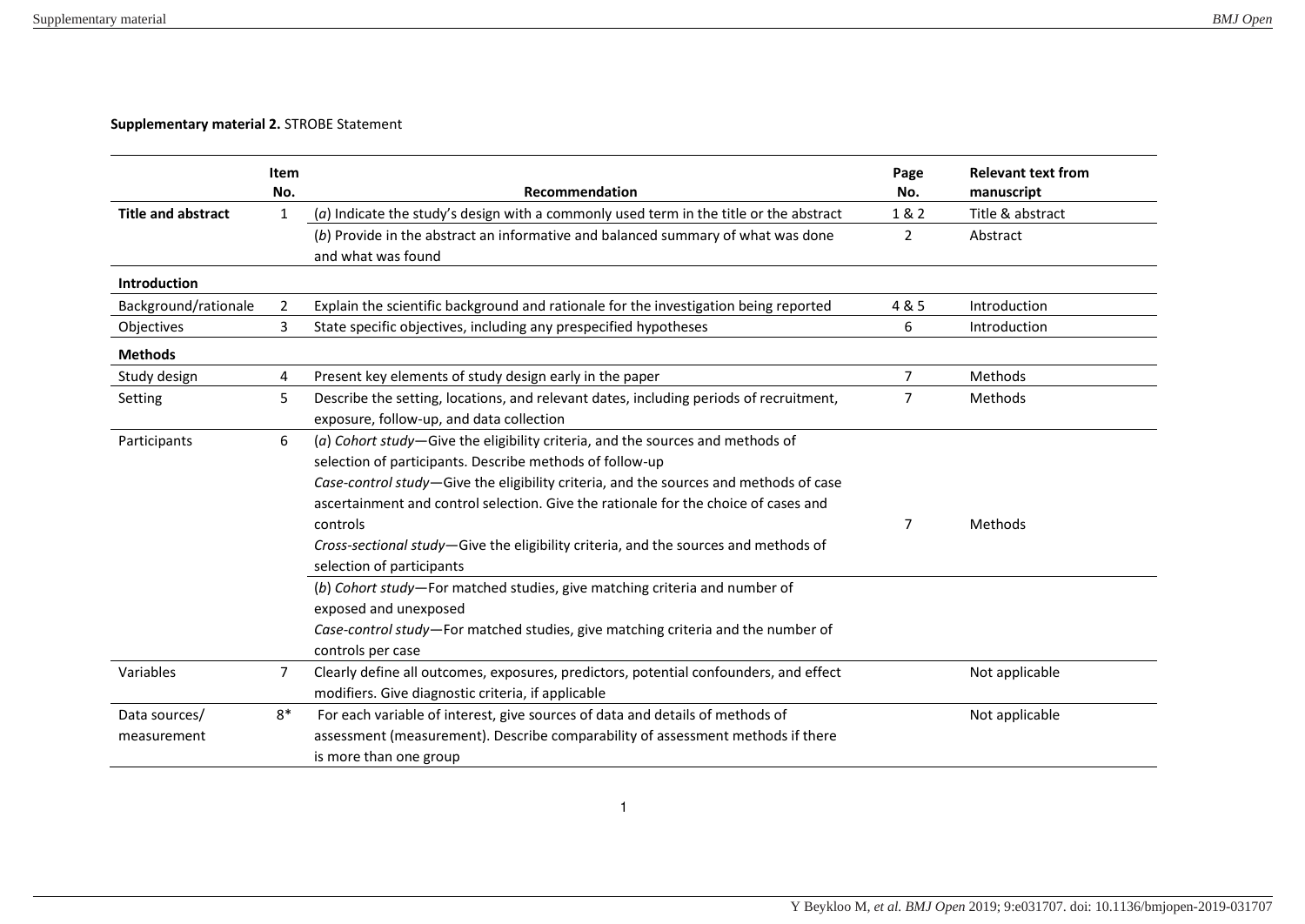| <b>Bias</b> |                      | Describe any efforts to address potential sources of bias | Not applicable |
|-------------|----------------------|-----------------------------------------------------------|----------------|
| Study size  | $\overline{ }$<br>∸∪ | Explain how the study size was arrived at                 | Not applicable |
|             |                      |                                                           |                |

Continued on next page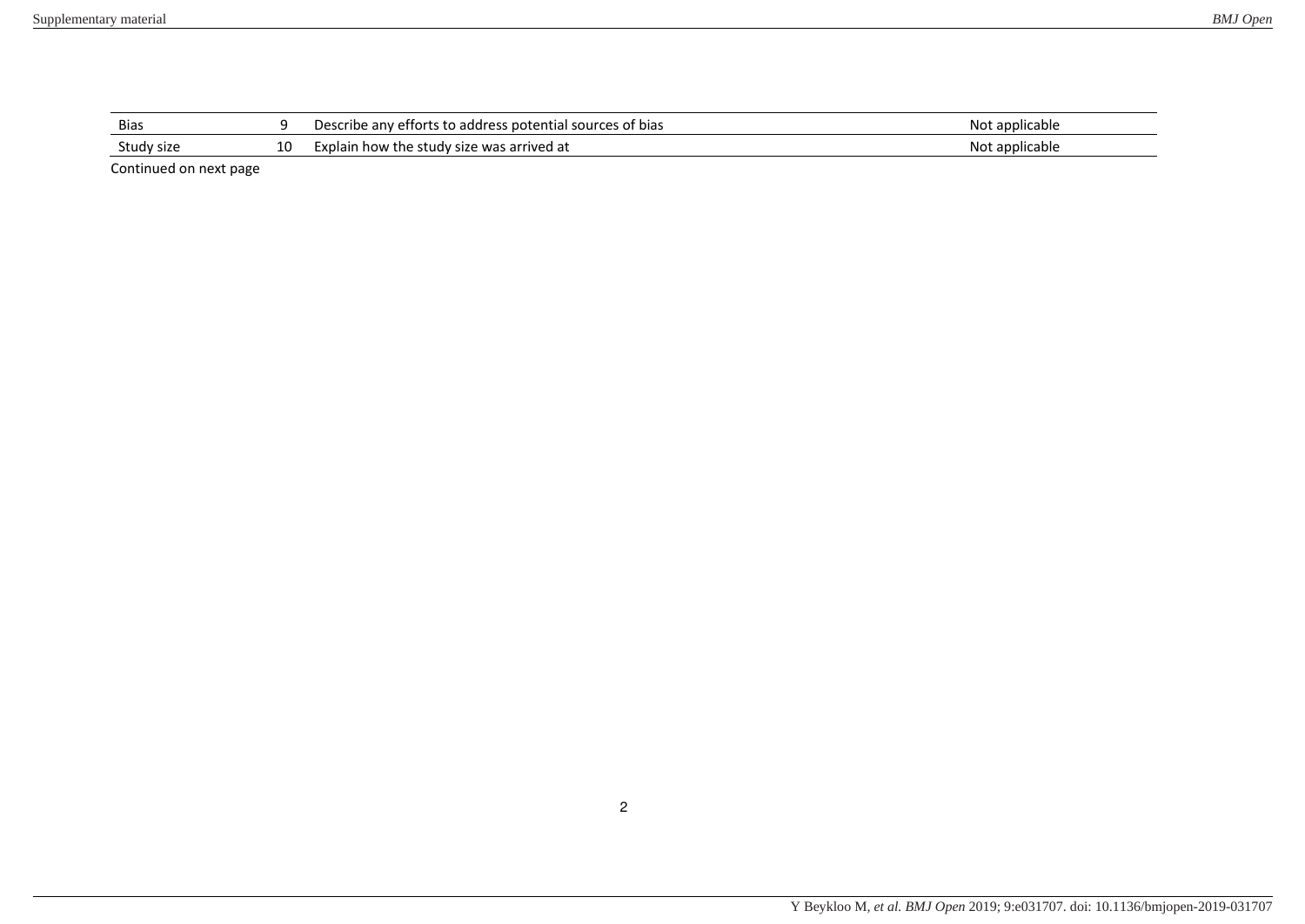| Quantitative   | 11    | Explain how quantitative variables were handled in the analyses. If applicable, describe   |         | Not applicable |
|----------------|-------|--------------------------------------------------------------------------------------------|---------|----------------|
| variables      |       | which groupings were chosen and why                                                        |         |                |
| Statistical    | 12    | (a) Describe all statistical methods, including those used to control for confounding      |         | Not applicable |
| methods        |       | (b) Describe any methods used to examine subgroups and interactions                        |         | Not applicable |
|                |       | (c) Explain how missing data were addressed                                                |         | Not applicable |
|                |       | (d) Cohort study-If applicable, explain how loss to follow-up was addressed                |         |                |
|                |       | Case-control study-If applicable, explain how matching of cases and controls was           |         |                |
|                |       | addressed                                                                                  |         | Not applicable |
|                |       | Cross-sectional study-If applicable, describe analytical methods taking account of         |         |                |
|                |       | sampling strategy                                                                          |         |                |
|                |       | (e) Describe any sensitivity analyses                                                      |         | Not applicable |
| <b>Results</b> |       |                                                                                            |         |                |
| Participants   | $13*$ | (a) Report numbers of individuals at each stage of study-eg numbers potentially eligible,  |         | Not applicable |
|                |       | examined for eligibility, confirmed eligible, included in the study, completing follow-up, |         |                |
|                |       | and analysed                                                                               |         |                |
|                |       | (b) Give reasons for non-participation at each stage                                       |         | Not applicable |
|                |       | (c) Consider use of a flow diagram                                                         |         | Not applicable |
| Descriptive    | $14*$ | (a) Give characteristics of study participants (eg demographic, clinical, social) and      | 9       | Results        |
| data           |       | information on exposures and potential confounders                                         |         |                |
|                |       | (b) Indicate number of participants with missing data for each variable of interest        |         | Not applicable |
|                |       | (c) Cohort study-Summarise follow-up time (eg, average and total amount)                   |         | Not applicable |
| Outcome data   | $15*$ | Cohort study-Report numbers of outcome events or summary measures over time                |         | Not applicable |
|                |       | Case-control study-Report numbers in each exposure category, or summary measures           |         | Not applicable |
|                |       | of exposure                                                                                |         |                |
|                |       | Cross-sectional study-Report numbers of outcome events or summary measures                 | 9,10,11 | Results        |
| Main results   | 16    | (a) Give unadjusted estimates and, if applicable, confounder-adjusted estimates and their  |         | Not applicable |
|                |       | precision (eg, 95% confidence interval). Make clear which confounders were adjusted for    |         |                |
|                |       | and why they were included                                                                 |         |                |
|                |       | (b) Report category boundaries when continuous variables were categorized                  |         | Not applicable |
|                |       | (c) If relevant, consider translating estimates of relative risk into absolute risk for a  |         | Not applicable |
|                |       | meaningful time period                                                                     |         |                |